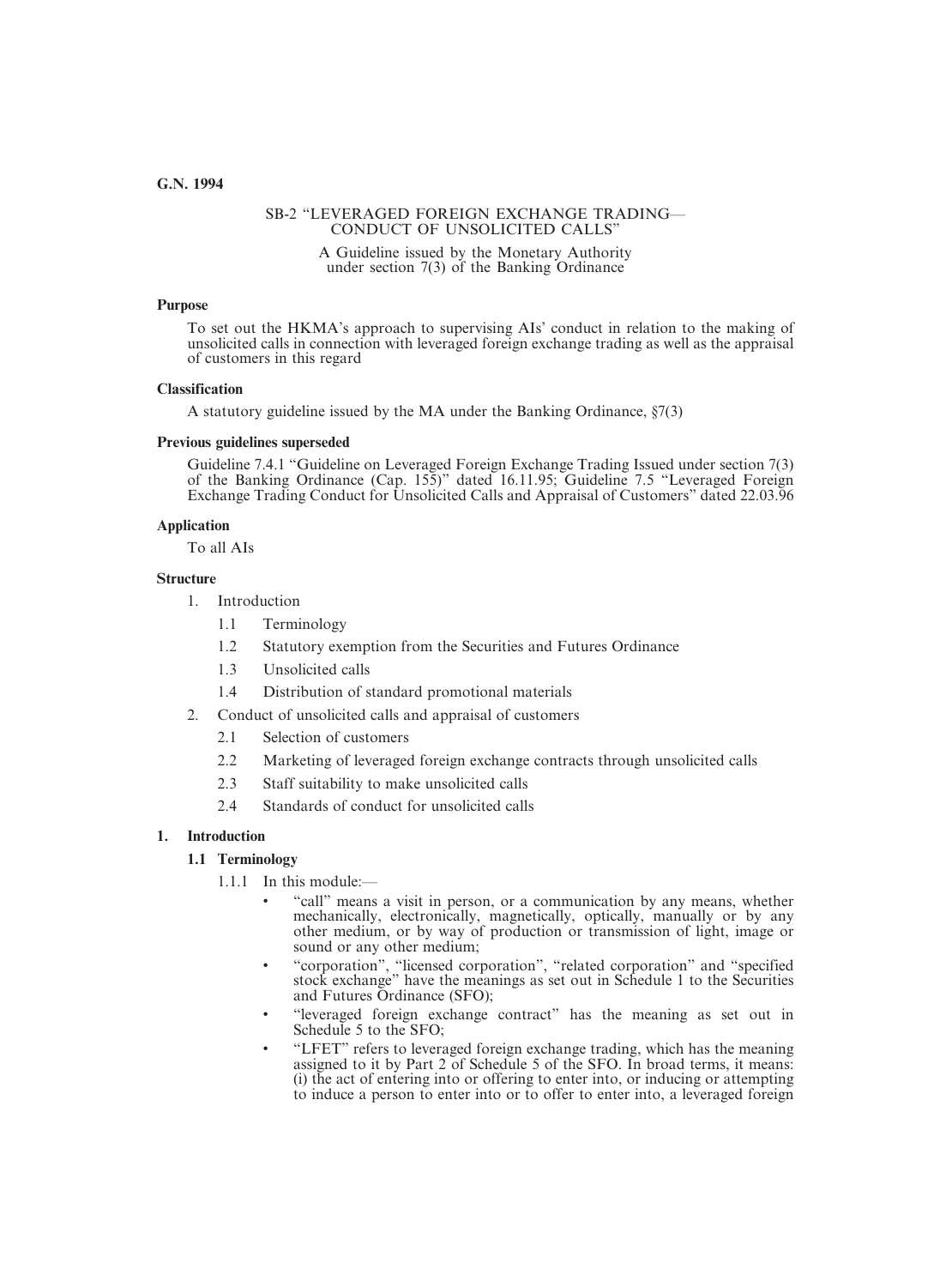exchange contract; (ii) the act of providing any financial accommodation to facilitate foreign exchange trading or to facilitate an act referred to in (i); or (iii) the act of entering into or offering to enter into, or inducing or attempting to induce a person to enter into, an arrangement with another person, on a discretionary basis or otherwise, to enter into a contract to facilitate an act referred to in (i) or (ii). It includes, but is not confined to, margin trading;

- "margin trading" means any transaction between an AI and a counterparty for the purchase or sale of foreign currencies, where the counterparty is required to put up only a small proportion of the value of the contract with the AI and top up such "margin" throughout the life of the contract if the exchange rate between the subject currencies moves against him, and with final settlement being made by reference to differences in rates rather than actual delivery;
- "RI" means an AI that is a registered institution under the SFO;
- "SFC" means the Securities and Futures Commission; and
- "unsolicited call" means any call made otherwise than at the express invitation of the person called upon. For the purposes of this definition, the provision by a person of his contact details, including an address, telephone or facsimile number, or electronic mail address, does not by itself constitute an express invitation to call that person.
- 1.1.2 The explanations of legal terms given above are for general reference only. For a complete and definitive statement of the legal terms, direct reference should be made to the SFO. Legal advice should be sought where precise interpretation is required.

# **1.2 Statutory exemption from the Securities and Futures Ordinance**

- 1.2.1 AIs are not subject to the registration regime set out in the SFO for Type 3 regulated activity (LFET) and the rules in respect of such activity made by the SFC under that Ordinance. This acknowledges that AIs are subject to their own supervisory regime set out in the Banking Ordinance.
- 1.2.2 Nevertheless, some of the provisions of the SFO, e.g.  $\S$ \$300<sup>1</sup> and 301<sup>2</sup>, are of general application to all persons. AIs, particularly those which are already involved in LFET, should therefore familiarise themselves with these provisions of the Ordinance.

# **1.3 Unsolicited calls**

- 1.3.1 Notwithstanding the general exemption that applies to AIs, §174 of the SFO, with limited exceptions, prohibits the making of certain agreements in relation to leveraged foreign exchange contracts by a RI during unsolicited calls<sup>3</sup>.
- 1.3.2 According to the Securities and Futures (Unsolicited Calls—Exclusion) Rules, §174 of the SFO does not apply to any unsolicited call that is either:—
	- a permissible communication (as defined in the Rules); or
	- made by a RI in relation to a leveraged foreign exchange contract in compliance with applicable requirements under the "Monetary Authority guideline".
- 1.3.3 This statutory guideline is the "Monetary Authority guideline" referred to in the Securities and Futures (Unsolicited Calls—Exclusion) Rules.
- 1.3.4 Although §174 of the SFO and the Securities and Futures (Unsolicited Calls— Exclusion) Rules do not apply to an AI that is not a RI, the HKMA expects all AIs that make unsolicited calls in relation to leveraged foreign exchange contracts to observe the specific requirements set out in section 2 of this guideline.

#### **1.4 Distribution of standard promotional materials**

1.4.1 Where standard promotional materials are distributed to the general public not in the course of a visit in person or any other interactive dialogue, the act in itself can be interpreted as a permissible communication. This interpretation is derived from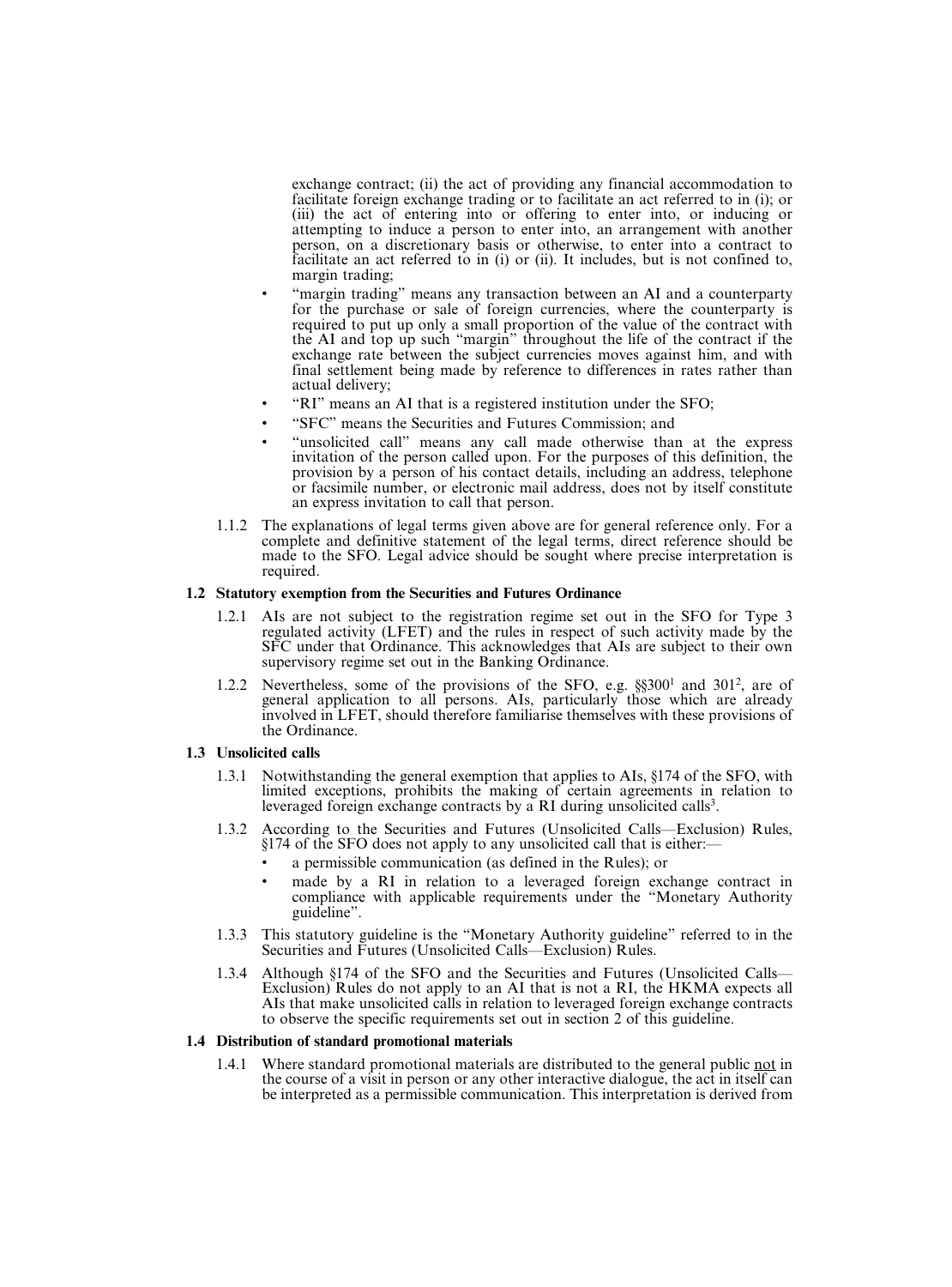the definition of permissible communication under the Securities and Futures (Unsolicited Calls—Exclusion) Rules, and the fact that such communication does not require the recipient to respond immediately to it<sup>4</sup>.

1.4.2 By the same token, §174 of the SFO does not apply to the sending of standard promotional materials together with statements of account to general banking customers.

# **2. Conduct of unsolicited calls and appraisal of customers**

# **2.1 Selection of customers**

- 2.1.1 The marketing and promotion of leveraged foreign exchange contracts by AIs through unsolicited calls should, among other things, be targeted at customers considered to be capable of understanding and bearing the potential financial risks that may arise from such contracts. AIs should take account of the fact that certain customers may not be able to fully understand the risks and obligations involved in such contracts or that these may otherwise be inappropriate for certain customers.
- 2.1.2 For such customers, there is a risk that unsolicited calls may lead them into transactions for which they are unprepared and which they would not otherwise have undertaken. AIs should therefore have policies and procedures for identifying customers whom they consider are unsuitable for unsolicited calls.
- 2.1.3 Where such customers take the initiative to approach the AI to enter into leveraged foreign exchange contracts, the AI may decide to engage in the transaction but should ensure in the normal way that adequate credit assessment of the customer is made and that there is proper explanation to the customer of the risks involved.

# **2.2 Marketing of leveraged foreign exchange contracts through unsolicited calls**

- 2.2.1 The HKMA expects AIs to be selective in the marketing and promotion of leveraged foreign exchange contracts. As a result, for the purpose of soliciting a person to enter into a LFET transaction, an AI may:—
	- call a person who has entered into a written agreement with the AI for it to provide, transact with or undertake on behalf of, that person, leveraged foreign exchange contracts;
	- call any person who, at the date of such call, has deposits in excess of \$750,000 with the AI or assets in excess of \$750,000 under management, whether on a discretionary or non-discretionary basis, by the AI or a related corporation or one or more of them;
	- call a corporation which is a related corporation of a corporate customer and meets the above deposit or asset tests;
	- call a corporation which is listed on a specified stock exchange or a related corporation of such corporation;
	- call a corporation with a paid-up share capital that is not less than the minimum expected market capitalisation of new applicants at the time of listing under the Listing Rules of the Stock Exchange of Hong Kong Limited, or a related corporation of such corporation;
	- in relation to contracts other than margin trading contracts, call any corporation;
	- call another AI or a related corporation of such AI;
	- call a licensed corporation or a related corporation of such corporation; or
	- call an insurer authorized under the Insurance Companies Ordinance (Cap. 41) or a related corporation of such insurer.
- 2.2.2 Where the call is made to a corporation, it should be made to a person who is authorized to trade on behalf of the corporation.
- 2.2.3 AIs should note the definition of "call" in para. 1.1.1 and ensure that the above requirements on marketing are observed regardless of whether a person is being approached by a telephone call or at branch premises.